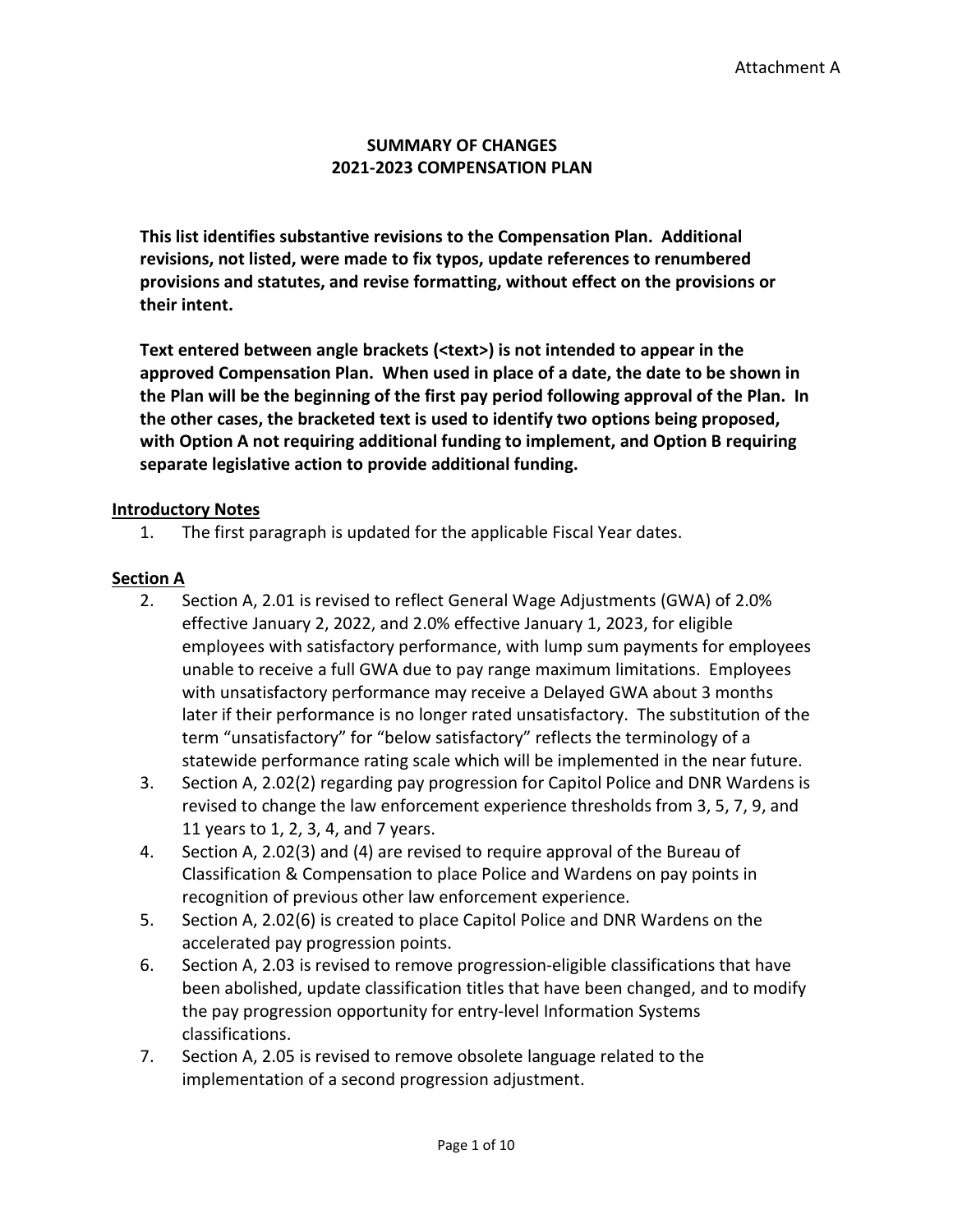- 8. Section A, 2.06 is revised to increase the pay progression tables for Dept of Corrections and Dept of Health Services Correctional Officers, Sergeants, Youth Counselors, and Psychiatric Care Technicians by the 1/2/2022 and 1/1/2023 GWAs. In addition to the GWAs, two options are proposed to further modify the pay progression tables, effective 1/2/2022:
	- a. Option A increases the Minimums by \$0.47, and adds a pay point for 20 years of service. Option A can be implemented without new funding.
	- b. Option B increases each pay point by \$5.00 after application of the 1/2/2022 GWA, and adds a pay point for 20 years of service. Option B requires additional funding by the legislature.
- 9. Section A, 2.09 is revised to provide two options for providing a market increase to the Nurse Clinician 2 pay progression structure:
	- a. Option A places Nurse Clinician 2 employees on increased pay progression structure points, effective with the Compensation Plan. Option A can be implemented without new funding.
	- b. Option B places Nurse Clinician 2 employees on an accelerated and increased pay progression structure points, effective January 2, 2022. Option B requires additional funding by the legislature.
- 10. New Section A, 2.11 is created to roll the \$1.20 certified nursing assistant add-on into base pay effective with the Comp Plan implementation date, and then to place non-entry level Resident Care Technicians and Nursing Assistants on a new market and pay progression structure.
- 11. New Section A, 2.12, establishes a pay progression system for non-entry level Resident Care Technicians and Nursing Assistants based on years of state service.
- 12. Section A, 2.14 is revised to update the classification titles for eligible Revenue positions due to classification plan changes. It does not add any classification series not already eligible.
- 13. Section A, 4.03(2)(a) is revised to generalize a provision requiring agencies to have a DPM-approved policy for providing overtime to FLSA exempt employees.
- 14. Section A, 4.05(2)(a) is modified to disqualify from the Night Differential hours worked at night by request of an employee for flexible scheduling.
- 15. Section A, 4.05(3)(a) is revised to increase the Night Differential from \$0.45 to \$0.80 per hour effective January 1, 2023.
- 16. Section A, 4.06(2)(a) is modified to disqualify from the Weekend Differential hours worked on the weekend by request of an employee for flexible scheduling.
- 17. Section A, 4.06(3)(a) is revised to increase the Weekend Differential from \$0.60 to \$0.80 per hour effective January 1, 2023.
- 18. Section A, 4.11(2) is revised to increase the maximum allowable add-on for supervisory attorney duties from \$2.75 to \$3.00 per hour.
- 19. Section A, 4.13(1)(d) is deleted as an obsolete provision.
- 20. Section A, 4.14(2) is revised to add Construction Representatives as eligible for the \$0.30 per hour Asbestos Supervisor add-on.
- 21. Section A, 4.19 is revised to increase each \$0.25 add-on amount to \$1.00 per hour for Insurance Examiner and Insurance Financial Examiner credentials.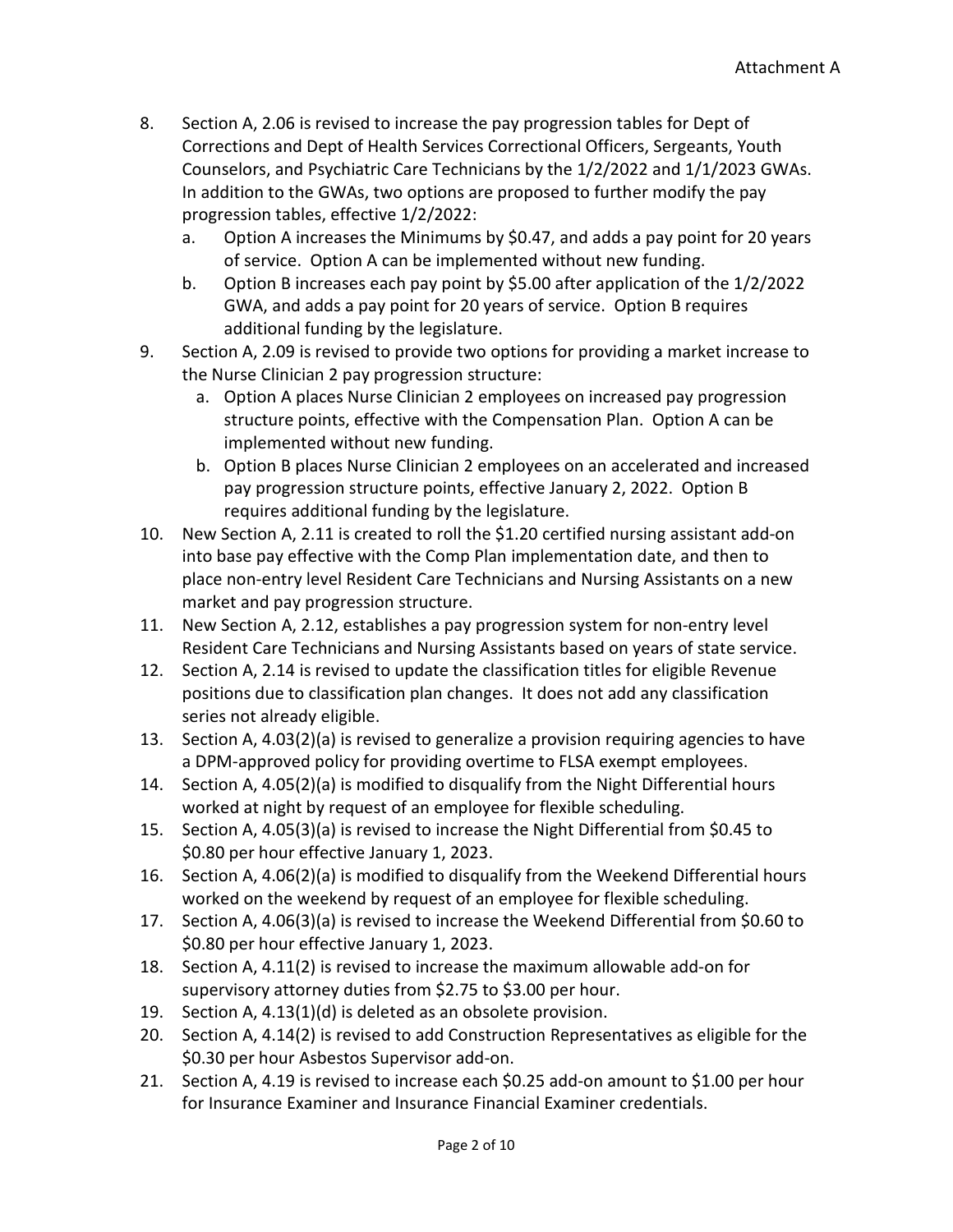- 22. Section A, 4.22 is created to authorize four levels of supplemental pay based on credentials for Universal Building Inspectors at the Dept of Safety and Professional Services.
- 23. Section A, 4.27 is revised to allow an appointing authority to provide a supervisor with qualifying plumbing credentials the Plumbing Specialty add-on if a subordinate is receiving the add-on.
- 24. Section A, 4.31 is revised in the following respects:
	- a. Subsection is split into (A) and (B) and the current (B) is retitled (C).
	- b. Clarifications are added that Nurse Clinician 2 positions are not eligible for the \$1.00 Nurse Clinician add-on.
	- c. Obsolete references to April 12, 2020 effective dates are removed.
	- d. The last sentence of (A)(2) is deleted as redundant with paragraph (B).
	- e. Paragraph (B)(3) is deleted as partially obsolete and best covered as paragraph (C).
	- f. Paragraph (C) expands eligibility to all levels of Nurse Clinician, restoring the coverage to the intent prior to April 12, 2020 changes. (No cost is expected in the 2021-23 biennium.)
- 25. Former Section A, 4.36 regarding Supplemental Pay for the DOT Dignitary Protection Unit is deleted as no longer needed.
- 26. New Section A, 4.37 is created to provide a supplemental pay structure for employees in the Revenue Economist classification series.
- 27. Section A, 4.38, which provided a \$1.20 add-on for work hours as a certified nursing assistant, is revised to limit eligibility to only employees NOT classified in the Nursing Assistant or Resident Care Technician classification series. This is due to non-entry level Nursing Assistants and Resident Care Technicians being placed on a new pay progression structure.
- 28. Former Section A, 4.38 is deleted as obsolete which provided an add-on to Youth Counselors which expired June 20, 2020.
- 29. New Section A, 4.39 is created to provide a \$3.00 per hour add-on for worked hours only to Teachers and Teacher Supervisors at the Lincoln Hills/Copper Lake schools. These employees are currently receiving this add-on through a pilot addon approved by the DPM Administrator under Section  $A - 4.39$ .
- 30. Section A, 4.41 is created to provide a \$5.00 per hour add-on to Correctional Officers and Correctional Sergeants for hours worked at an adult correctional institution with a position vacancy rate in excess of 40.0% for the eligible classifications.
- 31. Section A, 4.42 is created to give Transportation the discretion to provide a \$0.50 per hour add-on to State Patrol supervisory law enforcement employees who pass the examination of the Accreditation Commission for Traffic Accident Reconstruction (ACTAR). An additional \$0.50 may be provided upon full accreditation. This provision corresponds to a provision proposed in the 2019-21 labor agreement with the WI Law Enforcement Association for State Patrol nonsupervisory staff.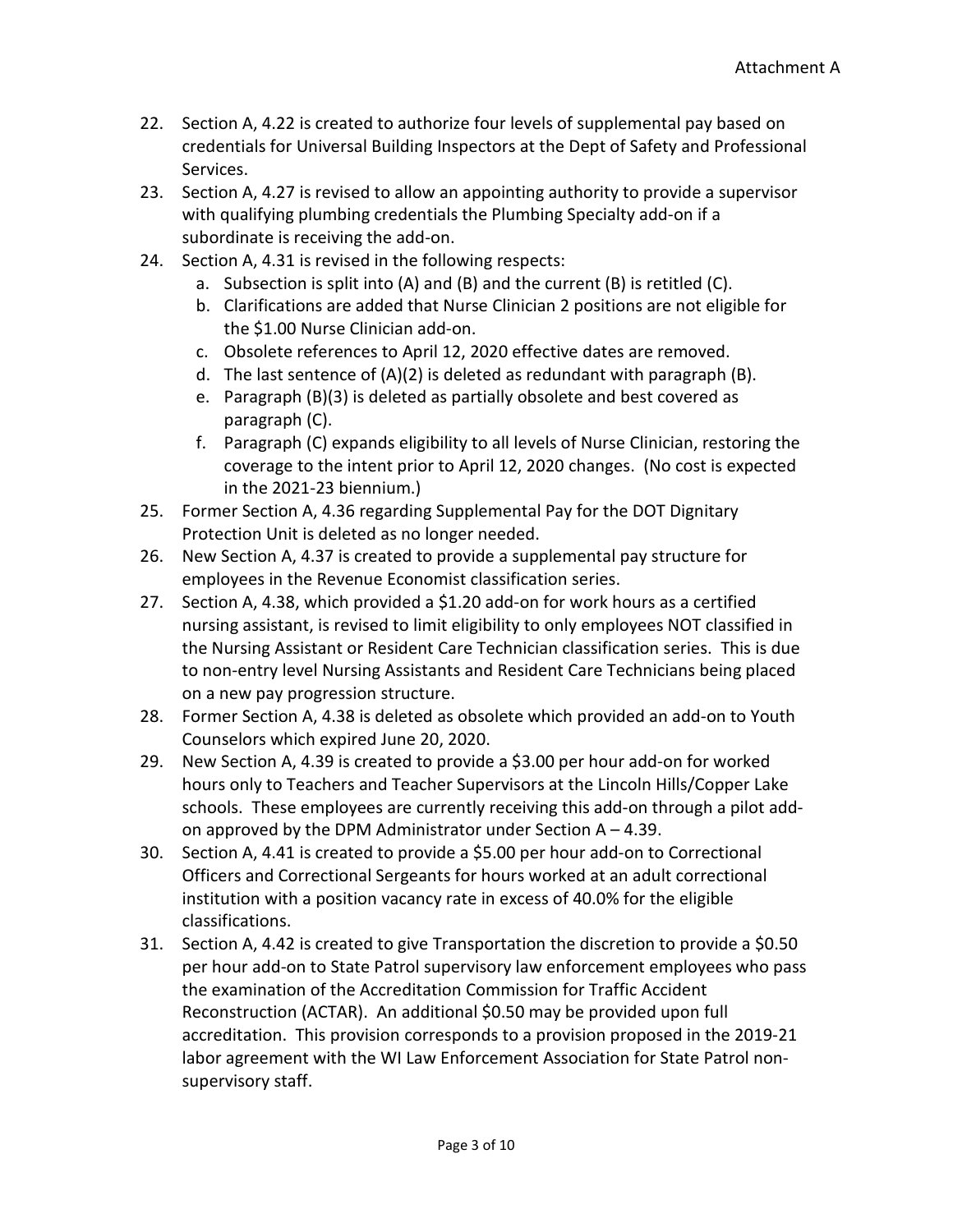- 32. Section A, 4.43 is created to provide a \$1.50 add-on to Capitol Police and supervisory State Patrol classifications when performing duties as a Field Training Officer, Background Investigator, or National Training Center Instructor.
- 33. Section A, 4.44 is created to guarantee 3 and 1/2 hours of pay for a law enforcement officer scheduled to appear in court for a work-related matter on their off-duty time and the court appearance is cancelled with less than 24 hours' notice. This mirrors a provision in the WLEA public safety labor agreement.
- 34. Section A, 4.45 is created to provide an add-on of \$2.00 for hours worked only, effective January 2, 2022, for Correctional Officers, Correctional Sergeants, and both levels of Youth Counselor working in a listed maximum security location. This option is proposed only if the legislature provides additional funding.
- 35. Section A, 5.02 is revised to modify student activity titles that qualify for DPI lump sum payments for school employees that lead various extracurricular activities. In addition, language is modified to clarify that proration of the payments may be based on the weeks worked or proportion of work completed, and that unassigned positions may be used for other school activities.
- 36. Section A, 5.05 regarding the Sign-on Bonus program is revised to add a provision allowing the Bureau of Merit Recruitment & Selection Director to authorize a signon bonus up to 10% of the annualized pay range minimum in exceptional circumstances.
- 37. Section A, 5.06(2) is revised to consider a person with no executive branch state service in the previous five years as a "new" employee.
- 38. Section A, 5.06(6) is revised to update eligible classification titles based on classification plan changes. The revisions do not add or delete eligible employees.
- 39. Section A, 5.07 is created to authorize referral bonuses of up to \$1,500 to employees who successfully refer a new employee to work in a 24x7 institution in the same agency.
- 40. Section A, 5.08 is updated for 2021-23 effective dates and to delete obsolete language regarding the initial implementation of the retention incentive payments in Fiscal Year 2020.

# **Section B**

- 41. Section B, 2.01(2) is revised to apply GWA amounts and additional market increases of 3% in FY 2022 and 4% in FY 2023 to Judge and Justice pay rates.
- 42. Section B, 2.02(2) is revised to increase the Rate for Office for future legislators by the GWA amounts.
- 43. Section B, 2.03(1) is revised to update effective dates related to the State Superintendent of Public Instruction, and to delete obsolete information about the previous appointed incumbent.
- 44. Section B, 2.03(2) is revised to apply increases to the Constitutional Officer salaries (for future incumbents) and to add a note explaining when the next set of constitutional officers will begin their terms of office.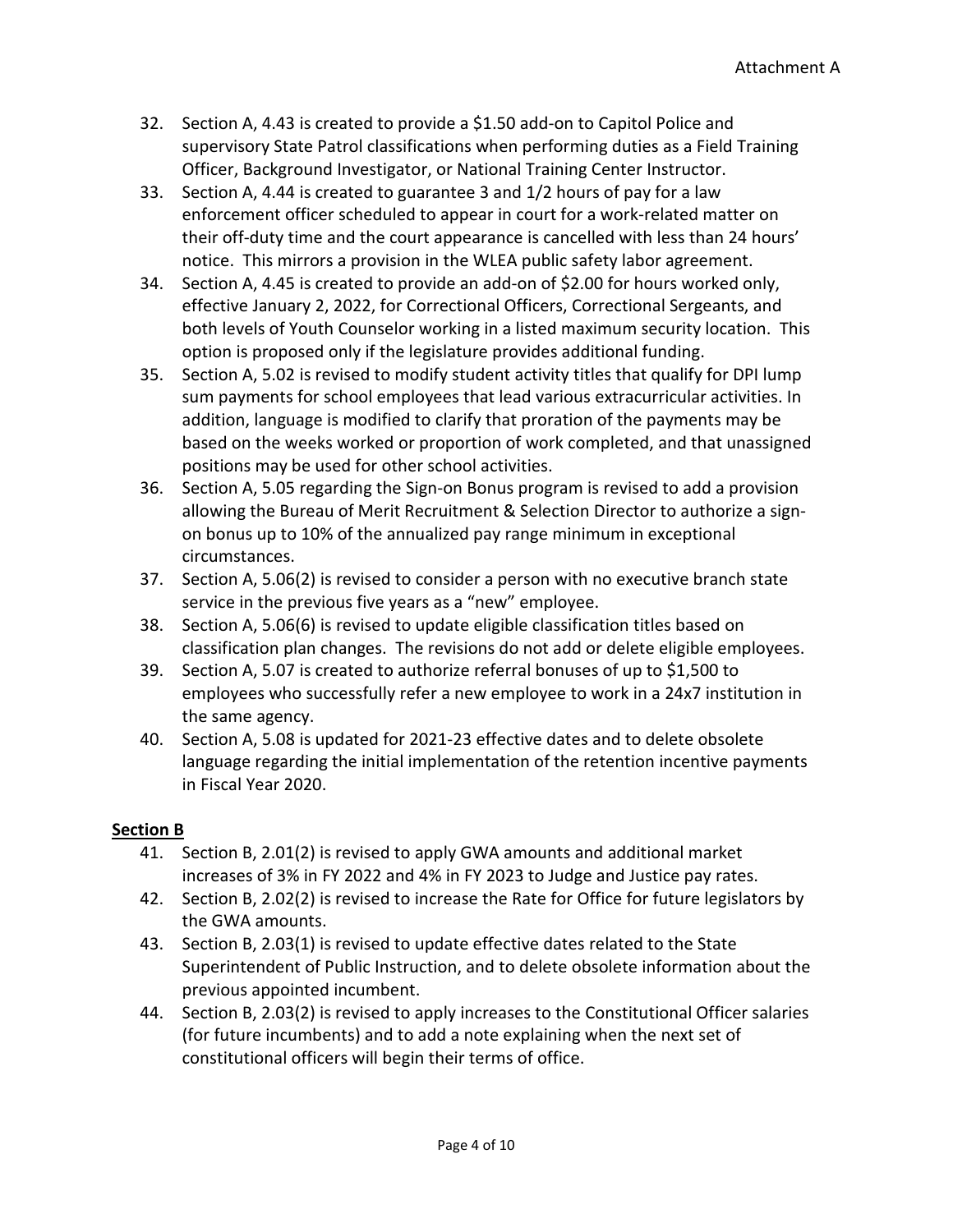- 45. Section B, 2.04 is revised to increase the Rates for Office for future District Attorneys by the GWA amounts, and to add statutory information regarding applying pay rates for terms of office.
- 46. Section B, 3.03(2) is revised in the following respects:
	- a. Identify the Department of Administration divisions of Facilities Development and Facilities and Transportation Services at the ESG 3 level.
	- b. Delete the Department of Administration division of Facilities Development and Management from the ESG 4 level.
- 47. Section B, 3.03(3) is revised to add the new position of Ethics Commission Assistant Administrator at the pay level of NTE ESG 3.
- 48. Section B, 3.05 is revised to provide 2.0% General Wage Adjustments to eligible unclassified employees effective January 2, 2022 and January 1, 2023.
- 49. Section B, 3.07(4) is revised to increase the Weekend Differential from \$0.60 to \$0.80 and the Night Differential from \$0.45 to \$0.80, effective January 1, 2023.

### **Section C**

- 50. Section C, 2.00 is revised to reflect General Wage Adjustments (GWA) of 2.0% effective January 2, 2022, and 2.0% effective January 1, 2023, for eligible employees with satisfactory performance, with lump sum payments for employees unable to receive a full GWA due to pay range maximum limitations. Employees with unsatisfactory performance will receive a Delayed GWA if satisfactory performance is achieved.
- 51. Section C, 2.00(4) is revised to clarify that an attorney must have attained eligibility for merit pay progression to qualify for the GWA increase amount guarantee.
- 52. New Section C, 7.00 is created to allow agencies discretion to reimburse attorneys for part or all of annual state bar fees.

# **Section D**

No change in Section D.

#### **Section E**

- 53. Section E, 4.00(1) and (2) are revised to add reference to newly created 4.00(10).
- 54. Section E, 4.00(5)(a) is deleted to remove the obsolete pay administration language for security employees that was in effect prior to the current pay progression structure.
- 55. Former Section E, 4.00(5)(b) is retitled and relabeled as new (a) and (b).
- 56. Section E, 4.00(10) is created to provide pay on appointment provisions for employees moving into or within Nursing Assistant and Resident Care Technician classifications assigned to the new seniority-based pay progression structures.

#### **Section F**

- 57. Section F, 4.02(1) is revised to increase in-state maximum meal allowances.
- 58. Section F, 4.04 regarding Times for Meal Reimbursement is revised to make the timeframe boundaries inclusive rather than exclusive. For example, eligibility for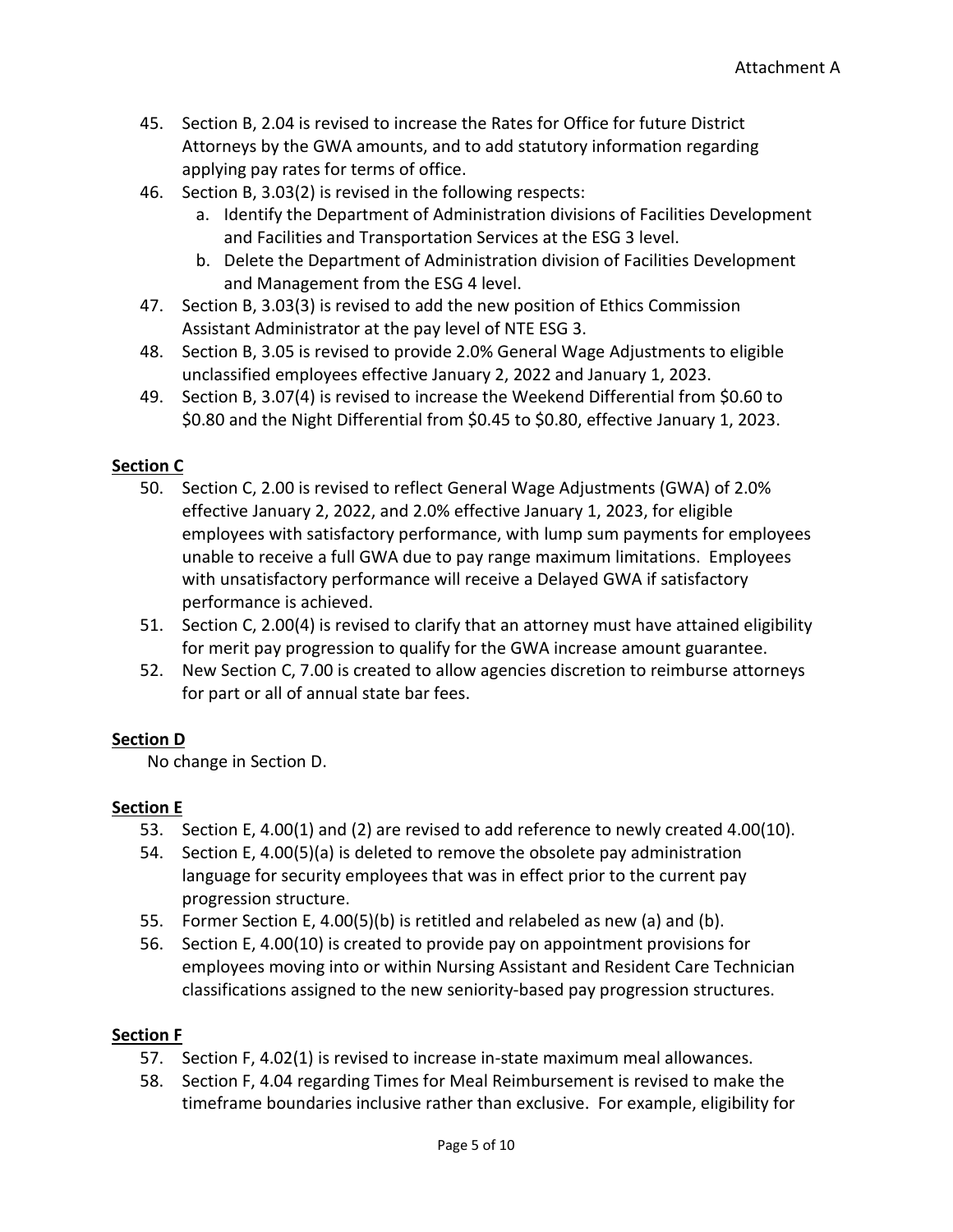breakfast would now become leaving home "at or before 6:00 a.m.," instead of "before 6:00 a.m."

- 59. Section F, 5.02 is revised to add an introductory statement that the maximum lodging rates are intended to be inclusive of all fees (e.g., resort fee, entertainment fee, wi-fi fee, communications fee).
- 60. Section F, 5.02(1) is revised to adopt the federal standard rate as the maximum instate lodging rate.
- 61. Section F, 5.02(5) is created to allow the maximum lodging rate to be exceeded on individual days if the average rate for the stay does not exceed the maximum rate.

# **Section G**

- 62. Section G, 2.02 is revised to increase the reimbursement maximum for damaged personal items from \$100 to \$200, delete the \$75 maximum for watches, and increase from \$10 to \$20 the minimum repair or replacement cost that is reimbursable.
- 63. Section G, 4.02 is revised to increase the annual allowance for safety shoes from  $$35$  to  $$40.$
- 64. Section G, 5.00 is revised to clarify that limited term employees are not eligible for the annual allowance for black belts and black shoes for certain Corrections and Health Services employees.
- 65. Section G, 9.00 is revised to allow agencies discretion to pay for, or reimburse employees for, individual memberships in organizations, licenses, or certifications that are primarily for the benefit of the agency.

# **Section H**

No change in Section H.

# **Section I**

- 66. Section I, 3.00(5) is revised to add a note clarifying that a demotion cannot be considered a Return to Previous Level.
- 67. Section I, 4.04(2) is revised to add a reference to new pay administration language for Nurse Clinician 2 classifications.
- 68. Section I, 4.04(3) is revised to add a reference to new pay administration language for Nurse Clinician 2 classifications.
- 69. Section I, 4.16 is created to provide pay administration provisions for Nurse Clinician 2 and Nurse Clinician 2-Weekend positions on the pay progression structure in Section Z.
- 70. Section I, 8.00 is revised to no longer require approval of the DPM Administrator for broadband pay-setting policies which must be documented by agencies.

# **Section J**

71. Section J, 2.00(5)(a) is modified to replace "below satisfactory" with "unsatisfactory" in anticipation of a new statewide performance rating scale.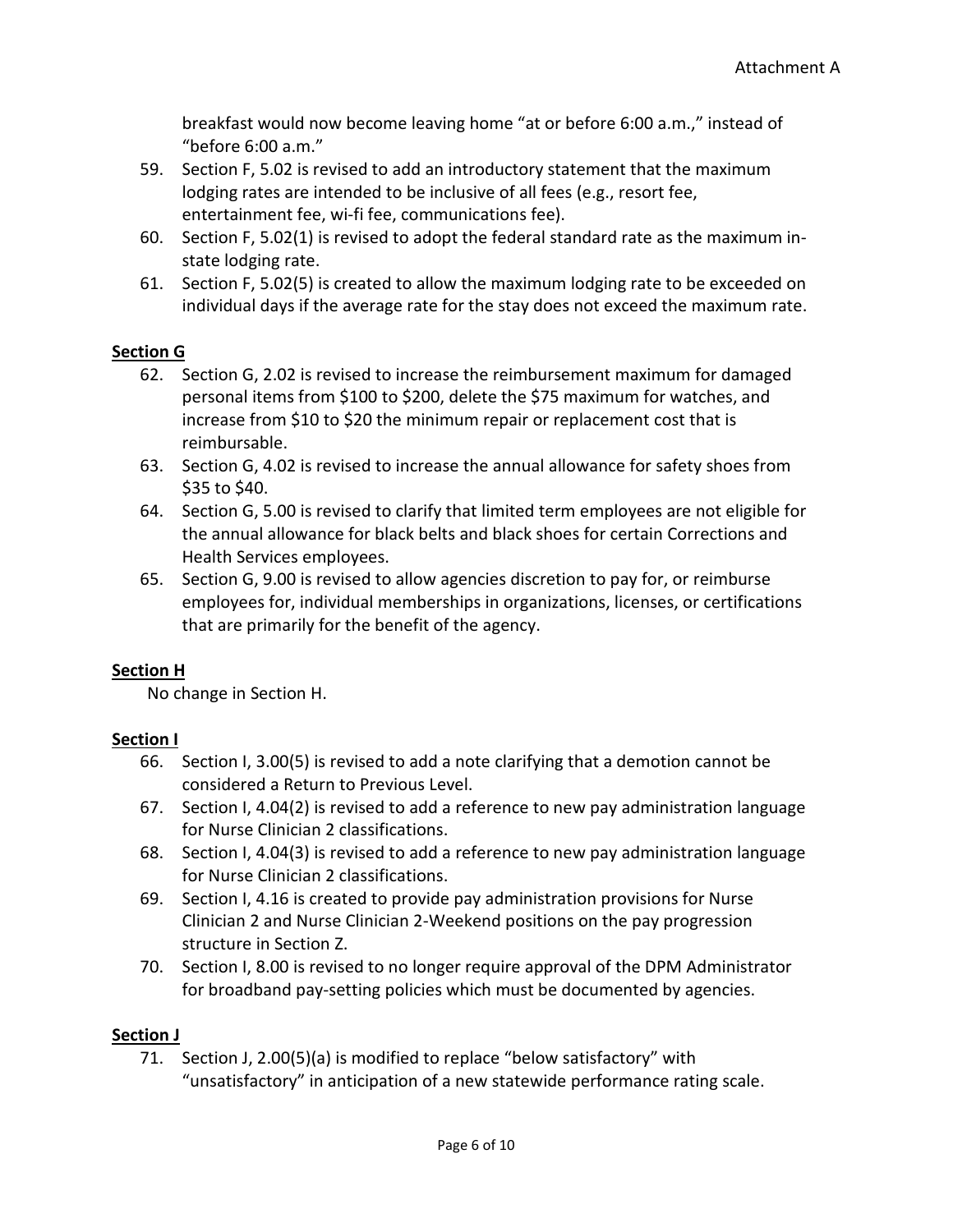### **Section K**

No change in Section K.

#### **Section L**

- 72. All market pay provisions in Section L that were effective for the 2019-21 Compensation Plan are deleted.
- 73. Section L, 2.01(1)(a) is modified to replace the phrase "below satisfactory" with "unsatisfactory" in anticipation of a statewide performance rating scale.
- 74. Section L, 2.01(5) is revised which authorizes approval of parity for Corrections and Health Services security supervisory positions based on enhancements to the pay progression structure for staff.
- 75. New Section L, 2.01(6) is created to authorize parity adjustments for certain State Patrol supervisory staff in the event of reaching new labor agreements with the public safety bargaining unit.
- 76. Section L, 2.01(7) is created to authorize DPM to approve parity requests by agencies in relation to market increases for Nurse Clinician staff.
- 77. Section L, 2.01(8) is created to authorize DPM to approve parity requests by agencies in relation to implementation of the pay progression structure for Nursing Assistants and Resident Care Technicians.
- 78. Section L, 2.02 is created to provide funded seniority-based market increases to all employees in pay schedule 02 (administrative support) and pay schedule 03 (blue collar) classifications, effective following approval of the Compensation Plan.
- 79. Section L, 2.03 is created to provide a DPI-funded \$0.60/hour market adjustment for Child Care Counselors, effective following approval of the Compensation Plan.
- 80. Section L, 2.04 is created to authorize DCF-funded market equity adjustments to DCF Program Supervisors based on \$1.20/hour generated by each employee, effective following approval of the Compensation Plan.
- 81. Section L, 2.05 is created to authorize DOT-funded market equity adjustments to various engineering and specialist classifications, effective following approval of the Compensation Plan. Engineering classes will generate \$3.00/hour per employee, and Specialist classes will generate \$1.50 per employee.
- 82. Section L, 2.06 is created to authorize DWD-funded market equity adjustments to DWD Equal Rights Officers based on \$1.00/hour generated by each employee, effective following approval of the Compensation Plan.
- 83. Section L, 2.07 is created to authorize DMA-funded market equity adjustments to Emergency Government Specialists based on \$1.00/hour generated by each employee, effective following approval of the Compensation Plan.
- 84. Section L, 2.08 is created to authorize ECB-funded market equity adjustments to Media Telecommunications Tech-Senior and Media Supervisor employees based on \$1.00/hour generated by each employee, effective following approval of the Compensation Plan.
- 85. Section L, 2.09 is created to authorize OSPD-funded market equity adjustments to Public Defender Investigators based on \$1.00/hour generated by each employee, effective following approval of the Compensation Plan.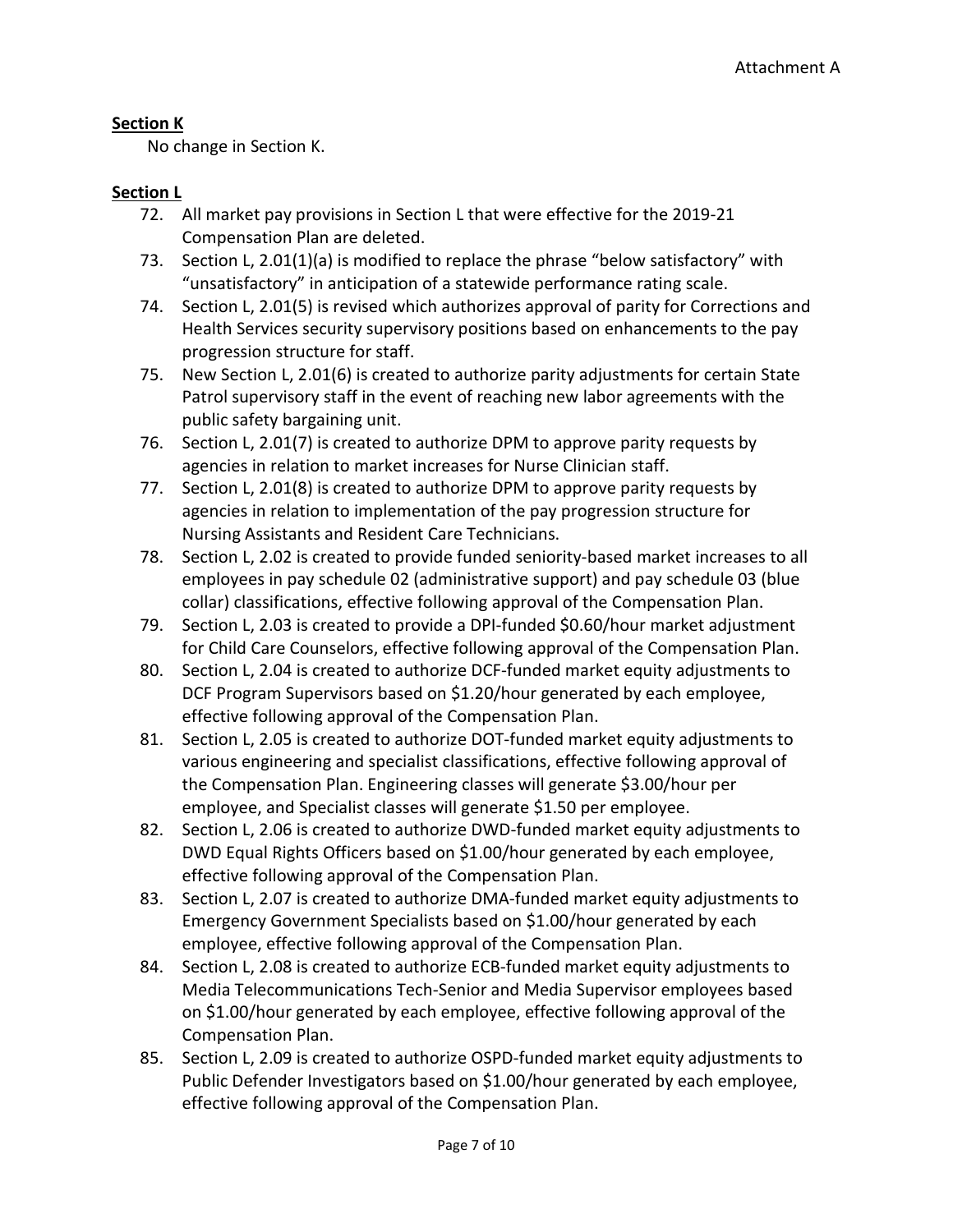- 86. Section L, 2.10 is created to authorize DHS-funded market equity adjustments to Resident Care Supervisors based on \$1.00/hour generated by each employee, effective following approval of the Compensation Plan.
- 87. Section L, 2.11 is created to authorize DHS, DVA, and DOC-funded market equity adjustments to Advanced Practice Nurse Prescribers based on \$1.20/hour generated by each employee, effective following approval of the Compensation Plan.
- 88. Section L, 2.12 is created to provide a DHS, DVA, and DOC-funded \$0.60/hour market adjustment for Dental Assistants, effective following approval of the Compensation Plan.
- 89. Section L, 2.13 is created to provide a DOC and DPI-funded \$0.60/hour market adjustment for employees in the Educational Assistant series, effective following approval of the Compensation Plan.
- 90. Section L, 2.14 is created to authorize DMA, DVA, DOA, DOT, DOJ, ECB, and DHSfunded market equity adjustments to various Electronics Tech employees based on \$1.00/hour generated by each employee, effective following approval of the Compensation Plan.
- 91. Section L, 2.15 is created to authorize DHS, DVA, and DOC-funded market equity adjustments to Licensed Practical Nurses based on \$1.00/hour generated by each employee, effective following approval of the Compensation Plan.
- 92. Section L, 2.16 is created to authorize DHS, DVA, and DOC-funded market equity adjustments to Nurse Clinician 3 and 4 employees based on \$3.00/hour generated by each employee, effective following approval of the Compensation Plan. Option B - the generated amount will be \$5.00/hour if additional funding is approved by the legislature.
- 93. Section L, 2.17 is created to authorize DHS and DPI-funded market equity adjustments to Occupational Therapists and Physical Therapists based on \$1.00/hour generated by each employee, effective following approval of the Compensation Plan.
- 94. Section L, 2.18 is created to provide a DHS and DVA-funded \$1.00/hour market adjustment for employees in the Occupational Therapy Assistant series, effective following approval of the Compensation Plan.
- 95. Section L, 2.19 is created to provide a DHS, DVA, and DOC-funded \$1.00/hour market adjustment for employees in the Pharmacy Technician series, effective following approval of the Compensation Plan.
- 96. Section L, 2.20 is created to provide a DHS and DVA-funded \$1.00/hour market adjustment for Phlebotomists, effective following approval of the Compensation Plan.
- 97. Section L, 2.21 is created to authorize DHS and DVA-funded market equity adjustments for employees in the Respiratory Therapist series based on \$2.00/hour generated by each employee, effective following approval of the Compensation Plan.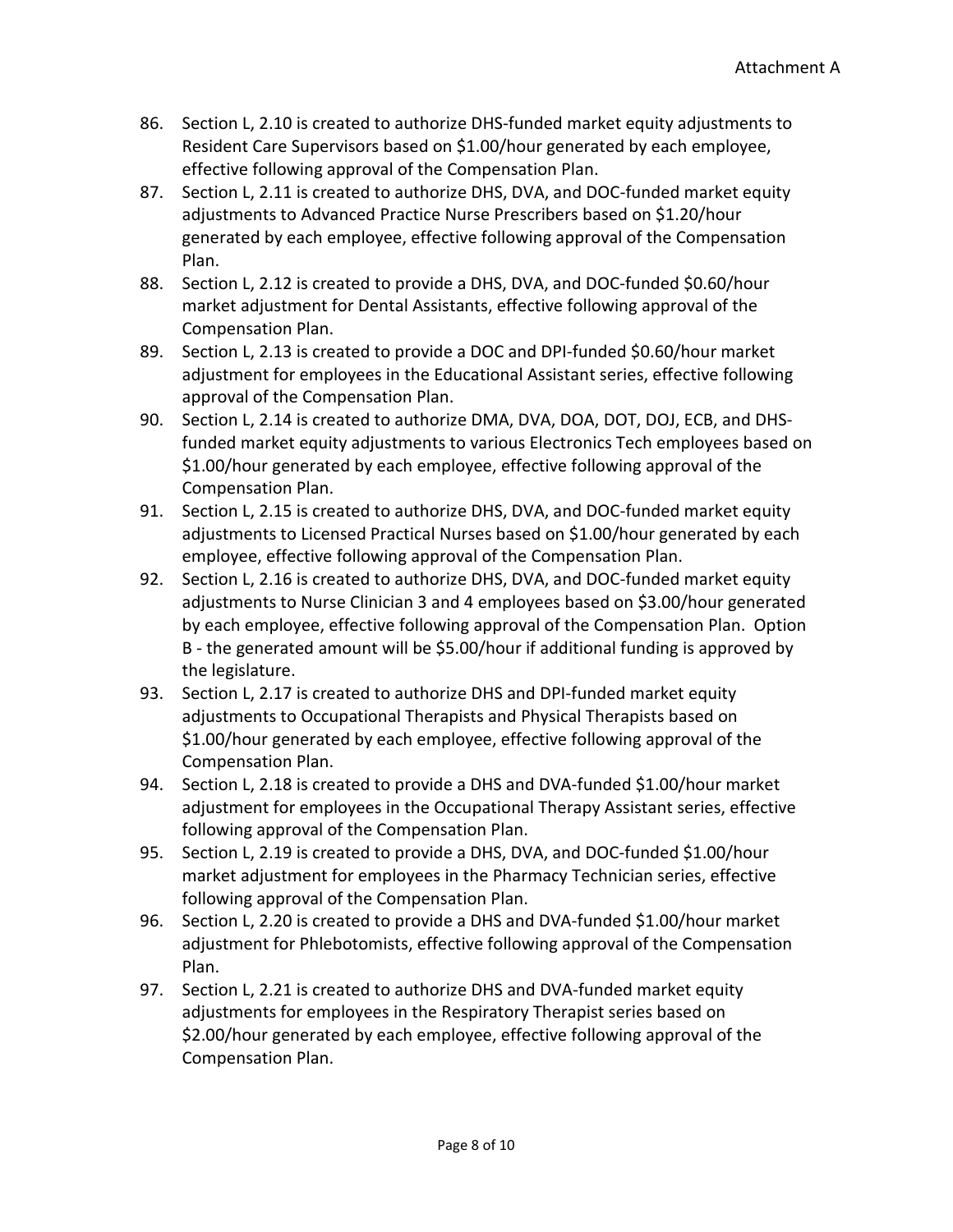- 98. Section L, 2.22 is created to authorize an agency-funded 5.0% increase to entrylevel employees in Pay Schedule 14 engineering and specialist pay progression classifications, effective following approval of the Compensation Plan.
- 99. Section L, 2.23 is created to provide a DOC-funded \$1.00/hour market adjustment for the Probation & Parole Agent series, effective June 19, 2022.
- 100. Section L, 2.24 is created to authorize ETF-funded market equity adjustments for employees in the Trust Fund Specialist series based on \$4.50/hour generated by each employee, effective July 3, 2022.

# **Section Z – all current Section Z pay schedules are deleted and replaced with new pay schedules**

- 101. Section Z pay schedules are revised in the following respects:
	- a. Unless otherwise specified here, current pay ranges are adjusted by the January 2, 2022 and January 1, 2023 2.0% GWAs.
	- b. Effective January 2, 2022, pay ranges 05-31 and 05-32 are revised for one of the following options:

Option A – the pay range minimums are increased by \$0.47 after the 2.0% GWA.

Option B (if additional funding is approved) – the pay range minimums are increased by \$5 after the 2.0% GWA, and the maximums are increased to equal the 20-year progression pay point.

- c. Effective with implementation of the Compensation Plan, a Nursing Assistant and Resident Care Technician Pay Structure and Progression schedule based on years of state service is created within pay ranges 06-11 and 06-12.
- d. Effective with implementation of the Compensation Plan, all pay progression points for Excise Tax Agents in Pay Schedule 07 are increased by \$4.00/hour, to restore the historical pay relationship with Special Agents who received market pay increases under the 2017-19 Compensation Plan.
- e. Effective with implementation of the Compensation Plan, pay schedules 10-51 and 50-51 are increased for Physicians and Physician Supervisor/Management to better reflect market. No pay adjustments are needed as a result of this action.
- f. Effective with implementation of the Compensation Plan, pay schedules 10-52 and 50-52 are increased for Psychiatrists and Psychiatrist Supervisor/Management, respectively, to better reflect market. No pay adjustments are needed as a result of this action.
- g. Option A effective with implementation of the Compensation Plan, market pay increases are applied to the Nurse Clinician 2 Pay Progression structure in pay range 11-02.

Option B – only if the legislature approves additional funding - effective January 2, 2022, an accelerated and increased pay progression structure is implemented.

h. Effective with the Compensation Plan, the entry-level pay progression points for Engineer in Pay Schedule 14 are increased by 5% to reflect market.